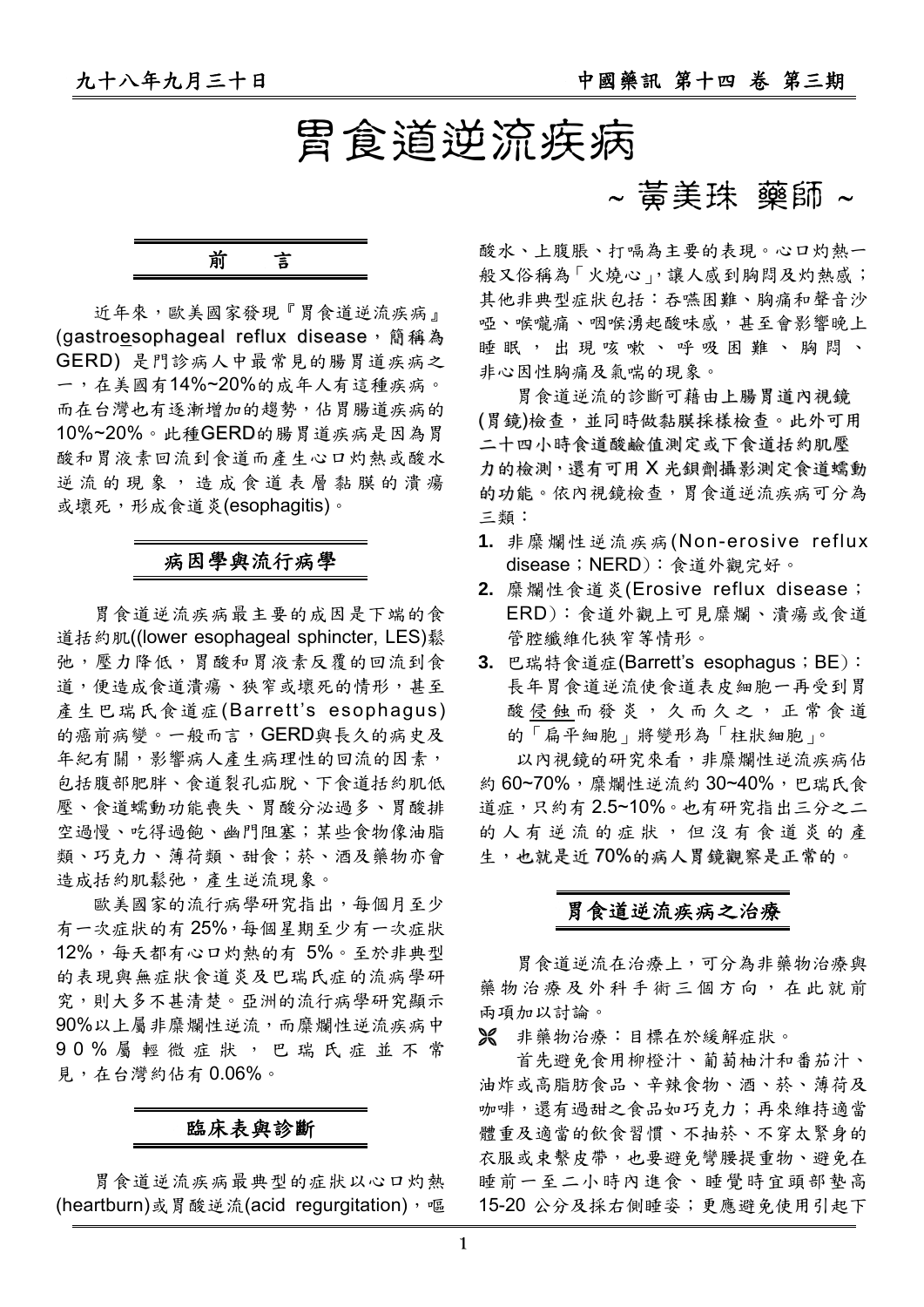食道括約肌鬆弛或直接刺激食道黏膜的藥品,如 theophylline、NSAIDs、anti- cholinergics、 calcium channel blockers . benzodiazepines、β2-adrenergic agonists  $\frac{4}{3}$ 。

- ± 藥物治療:目標在降低胃內容物造成逆流的 酸量與酸度及提高 LES 壓力來減少胃液逆 流回食道的機會。目前用於胃食道逆 流疾病的藥物有下列幾類:
- ⇒ 制酸劑 (antiacids),對於輕微或間歇性症狀 的病人,如 Topaal® 有 GERD 的適應症, sucralfate、mucaine<sup>®</sup>在臨床上也有 部份應用。
- ⇒ H2 受器拮抗劑 (histamine2-blocker)可改 善症狀及治療食道炎。目前本院使用 ranidine (ranidine®) 其作用迅速,為競爭性 抗組織胺拮抗劑,可減少胃酸和胃蛋白酶的 量。使用劑量為150mg bid PC 給 8 週,此 藥不會抑制肝細胞酵素酶 P450 系統,經由 腎臟排泄,約 30% 以原型從集尿 管排出,其餘的代謝物由尿液排泄。
- ⇒ 質子幫浦抑制劑(proton pump inhibitor),可 治療糜爛性的食道炎,經由抑制酸質子幫浦 作用機轉來降低胃酸分泌,其各藥品蛋白結 合率均有 95%以上, FDA 核可的適應症為 成 人 的 糜 爛 性 食 道 炎 (erosive esophagitis)、GERD。常見副作用為頭痛、 腹瀉、腹痛、過敏反應、噁心、暈眩,懷孕 分級列 B 級,授乳的安全性尚無證據顯示。 esomeprazole (nexium<sup>®</sup>) 為 omeprazole 之 S 型光學異構物。若經鼻胃管給藥時,將藥 錠置入半杯開水中崩散後,於 30 分鐘內使 用。lansoprazole (takepron<sup>®</sup>) 膠囊可撥開 直接管灌,現市面上尚有口含錠可供選擇。 交互作用方面以 O m e p r a z o l e 、 esomeprazole 較為明顯,其他的 PPI 並 沒有臨床意義的交互作用資料。
- ⇒ 腸蠕動促進劑 (prokinetic agent), 可以促 進腸道蠕動及加速胃部排空。本院常備藥品 有 metoclopramide (primperan®)為 FDA 建 議藥物,其使用劑量成人 5-15mg qid AC,

#### 九十八年九月三十日 中國藥訊 第十四 卷 第三期

此藥主要由腎臟排泄,懷孕分級列 B 級,會 分泌到乳汁中,所以要小心使用;較常見的 副作用為錐體外徑症狀,與 phenothiazine 類藥物或 carbamazepine 會產生交互作 用。另外,mosapride (mopride®)為選擇性 的 serotonin 5-HT4 促進劑,會刺激消化道 內神經叢中的 5-HT4 受體, 藉由增加 acetylcholine 的游離,而促進消化道蠕動及 胃排空作用。治療劑量為 15mg tid PC, 孕 婦及授乳婦使用尚無資料顯示。mopride®經 肝臟酵素酶 CYP3A4 代謝,由尿液及糞便排 泄,對具有抗膽鹼作用或其他經由 CYP3A4 代 的复数医生物 医心理学 计数据数据

的藥物會有交互作用。



胃食道逆流疾病已為門診常見的一種腸胃 道疾病,目前對治療的方法有初步的共識。臨床 上會建議病人從非藥物治療的改變生活習慣著 手,而在藥物治療上,PPI 適合長期症狀的維持 治療,可以減少 80%心灼熱的症狀,至於制酸劑 適合用來減緩突發性的胃酸症狀。根據日本的研 究顯示,治療 ERD 或 NERD 的病人 PPI 比 H2-blocker 更為有效,尤其是用於 ERD 的情形, 效果更為顯著;若是有 H. pylori 感染及輕微的 ERD 則兩者並無太大的差別。對於某些病人 PPI 可能需要一天兩次的給藥 (早餐前及晚餐前),至 於對 PPI 治療沒有反應或無法忍受藥物的治療 時,可考慮使用外科手術並持續藥物治療。

當前治療指引普遍認為,除了憂鬱、貧血、 胃食道出血、咽痛或吞嚥困難的病人需考慮內視 鏡檢查外,其他病人並不一定需要此項檢查,即 使進行該項檢查對治療結果也不一定有所幫 助。因此,我們可以就藥物臨床效益、藥物副作 用、投藥方便性、藥物經濟效益作為選擇藥物的 依據。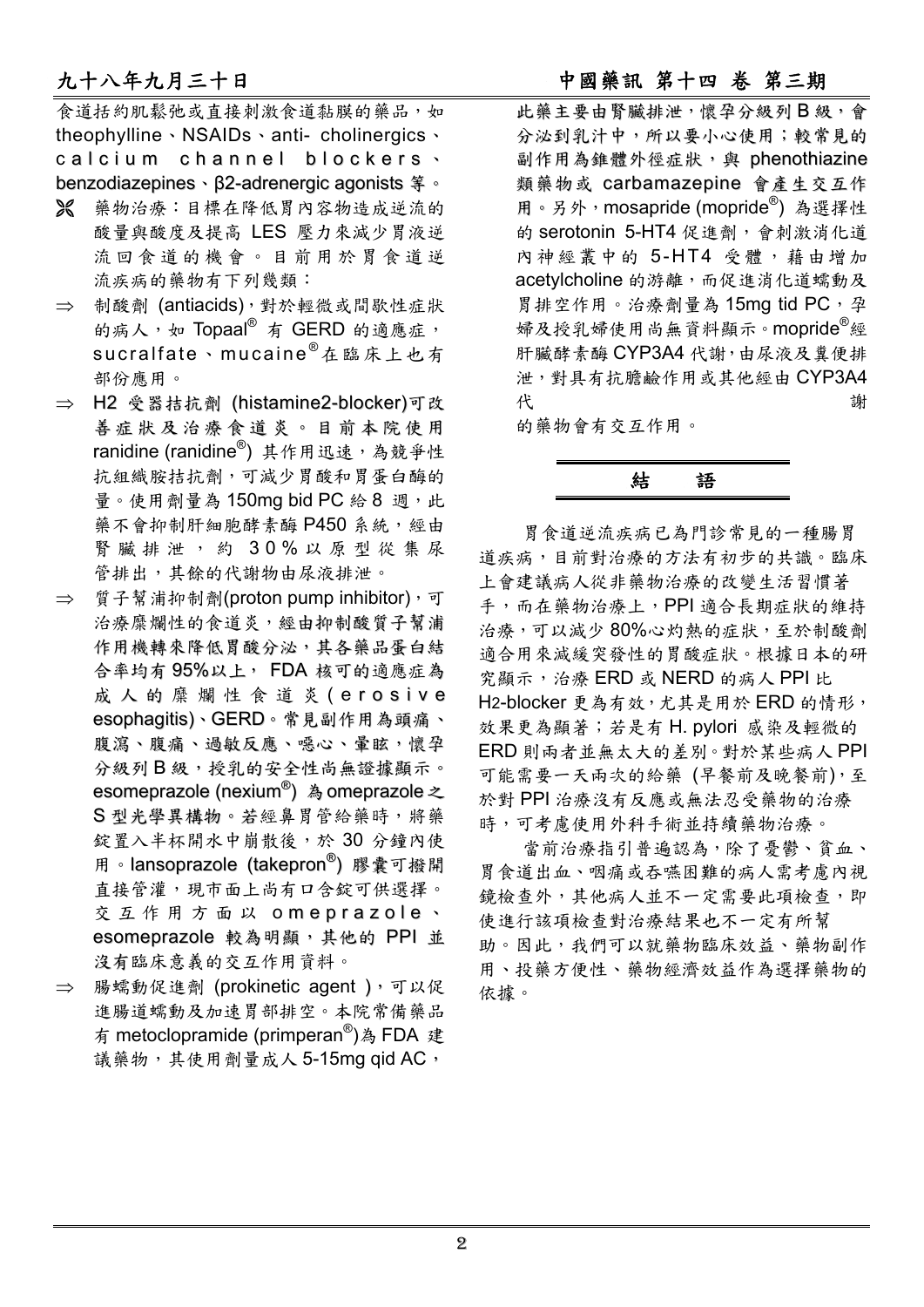#### 九十八年九月三十日 中國藥訊 第十四 卷 第三期

| 商品名                                    | <b>Pariet®</b>           | <b>Nexium®</b>                      | Lossec@                                            | <b>Takepron®</b>        | Pozola <sup>®</sup>    |  |
|----------------------------------------|--------------------------|-------------------------------------|----------------------------------------------------|-------------------------|------------------------|--|
| 學名/規格                                  | Rabeprazole<br>$20$ mg/T | Esomeprazole<br>40 <sub>m</sub> g/T | Omeprazole<br>Lansoprazole<br>20mg/Cap<br>30mg/Cap |                         | Pantoprazole<br>40mg/T |  |
| <b>Usual dose</b>                      | 20mg qd AC<br>x 4-8wks   | 20-40mg qd AC<br>x 4-8 wk           | 40mg qd AC<br>$\mathsf{x}$<br>$4-8$ wks            | 30mg qd AC<br>x 8wk     | 40mg qd AC<br>x 8wks   |  |
| Duration/h                             |                          |                                     | 72                                                 | > 24                    | > 24                   |  |
| <b>Bioavailabiliry</b>                 | $\approx 52\%$           | $\approx 64\%$ (單 - dose)           | $30 - 40%$                                         | $>80\%$                 | $\div$ 77(oral) %      |  |
|                                        |                          | $\approx 90\%$ ( $\AA \gg$ dose)    |                                                    |                         |                        |  |
| Onset (h)                              | $\leq$ 1                 |                                     | $\leq 1$                                           | $1 - 3$                 |                        |  |
| Cmax                                   | 0.4                      | 1.5                                 | 0.7                                                | $0.5 - 1.0$             | 2.5                    |  |
| <b>Excretion</b>                       | Renal                    | Renal                               | Renal                                              | Biliary                 | Renal                  |  |
| 建保價(元)                                 | 24.9                     | 37                                  | 9.6                                                | 29.6                    | 32.4                   |  |
| <b>FDA Unlabeled</b><br>use indication |                          |                                     | GERD in children.<br>GERD 相關 laryngitis            | <b>GERD</b> in children |                        |  |

#### 參考文獻:

- 1. Drug Facts and Comparisons 2008Applied Therapeutics Ninth Edition
- 3. Gastroesophageal reflux disease, Peter j. Kahrilas, M.D., N Engl J Med2008 359:1700-7
- 4. 華盛頓內科學手冊 2001
- 5. On-demand requirements of patients with endos
- 6. Results of an Intervention in an academic internal medicine clinic to continue, step-down, or

discontinue proton pump inhibitor therapy related to a tennessee medicaid formulary change, Kristie L. Ramser, PharmD, *JMCP* May 2009 Vol. 15, No. 4: 344-350

- 7. GERD guideline Nippon Rinsho. 2004 Aug; 62 (8): 1421-6.
- 8. Acid-suppressive strategy against gastroesophageal reflux diseases and non-erosive reflux diseases and non-erosive reflux diseases: the alternative of proton- pump inhibitors or H2 receptor antagonists Nippon Rinsho. 2007 May;65 (5):891-4.

# 新抗黴菌藥物

在侵入性黴菌感染症的治療角色 陳干真 藥師



自 1958 年 amphotericin B (AmB)上市後, 這個藥品即成為了侵入性黴菌感染治療指引中 的標竿 "gold standard"。2000 後, 抗黴菌藥物 的數量,增加了 30%之多,主要是以 triazole 類 (voriconazole、posaconazole)及新一類的抗黴 菌藥物 -echinocandins (caspofungin 、 micafungin、anidulafungin)為主。新上市的藥 物,提供了對抗黴菌的效果及安全性的證據,美 國感染症醫學會-IDSA (the Infectious Diseases Society of America)在 2008 年及 2009 年也依此 修訂了相關侵入性黴菌感染的治療指引,提供相 關黴菌感染治療的參考準則。本篇將討論這些新 藥在黴菌感染 症的治療角色。

#### 黴菌感染症

"Fungus" 及 "mold" 中文都是翻譯成 ' 黴 菌',但意涵卻大有不同。"fungus"是黴菌的泛 稱,依其菌落的型態可分為(1) "yeast"酵母菌, 其體細胞呈現單細胞樣,也會產生菌絲,代表性 的菌種,如念珠菌 (*Candida*);(2) "mold"黴菌, 體細胞是由多細胞構成的絲狀體,代表性的如麴 菌 (*Aspergillus*)。另有 "dimorphic fungi"雙生黴 菌,如芽生菌(*Blastomyces*),其體細胞具有兩種 型態,於 25℃時為菌絲狀,而於 37℃時呈現酵 母菌樣。

微菌感染症(fungal infection, mycosis)可 依其感染的部位分為表淺性(superficial)及 侵入性(invasive)的黴菌感染:

表淺性黴菌感染指的是口腔、陰道、食道等 黏膜及皮膚等,體表部位受到黴菌的感染。針對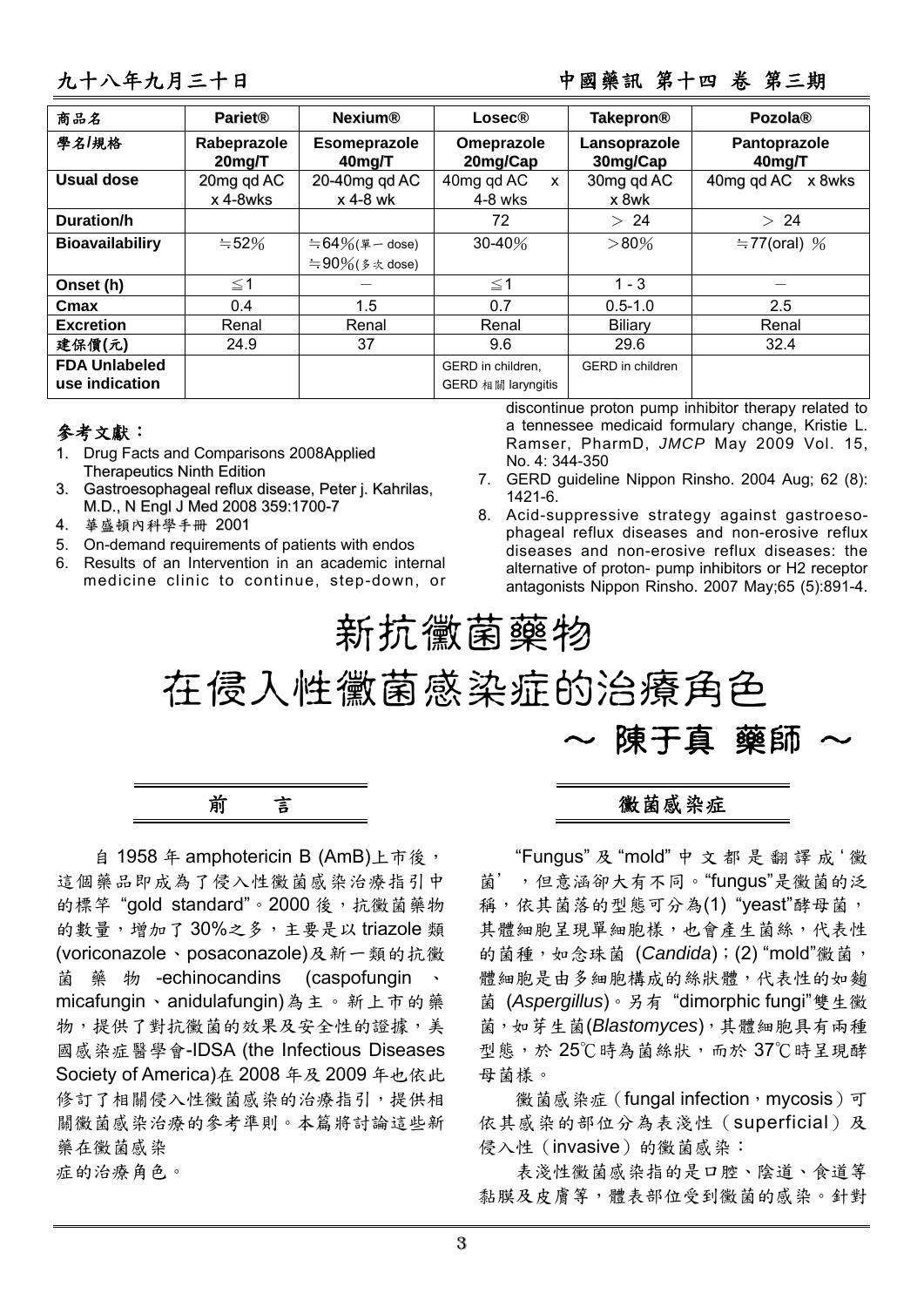皮膚的感染,imidzole 類藥物(ketoconazole、 clotrimazole、miconazole、econazole 等)常被 製成外用製劑作為治療,而 fluconazole、 itraconazole 及 terbinafine 常 是 表淺性黴菌感染症口服藥物的選擇。

侵入性黴菌感染即為黴菌侵犯至身體內部 導致菌血症及其他如腦、心、肺、腎等器官的黴 菌感染。侵入性黴菌感染中以念珠菌屬(*Candida* spp.)、隱球菌屬(*Cryptococcus* spp.)及麴菌 屬(*Aspergillus* spp.)造成的感染比率為最多。 其治療一直以來都是 AmB (+/- flucytocine)和 triazole 類藥物 fluconazole 及 itraconazole 的天 下。AmB 屬於廣效性抗黴菌

2000 年之後新上市的抗黴菌藥物主要以 triazole 類藥物及新一類的抗黴菌藥物 -echinocandins 為主:

第二代的 triazole 類藥物目前包括 voriconazole 及 posaconazole,其藥物特點;① 較第一代的藥物更為廣效,抗菌範圍除第一代的 fluconazole 及 itraconazole 可涵蓋的念珠菌、新 型隱球菌及麴菌之外,還包含 fluconazole-resistance *Candida* spp.以及較不 常見但也會造成嚴重病症的菌種,而 posaconazole 更可以用來治療對大部分 azole

|                          | AmB deoxycholate | Liposomal AmB   |  |  |  |
|--------------------------|------------------|-----------------|--|--|--|
|                          | 常用劑量 (mg/kg/day) |                 |  |  |  |
|                          | $0.5 - 1$        | $3 - 5$         |  |  |  |
| 輸注相關毒性(infusion-related) | 發生率高 (50-60%)    | 發生率低 (10-20%)   |  |  |  |
| 影響(降低)血中鉀離子濃度            | $+ + + +$        | $^{\mathrm{+}}$ |  |  |  |
| 貧血 (anemia)              | $+ + + +$        |                 |  |  |  |
| 腎毒性 (nephrotoxicity)     | $+++ (280%)$     | $+ (10-20\%)$   |  |  |  |
| 輸注前預防措施 (prevention)¥    | 需<br>要           | 一般不需要           |  |  |  |

表**(**一**)** 不同劑型的 **Amphotericin B(AmB)**潛在毒性的發生率比較

 $\angle$  antipyretic, antiemetic, and antihistamine

藥物在侵入性黴菌感染的治療指引中,常是治療 標 竿"gold standard", 儘管有其他的 "lipid preparation" 劑型, 如 liposomal AMB(L-AmB) 可供選擇,但其潛在的毒性(腎毒性、與輸注速 率相關的不良反應,包括心搏過速、低血壓及靜 脈血管炎等)仍無法完全避免,相關的比較見表 (一)。fluconazole 是 azole 類中最被廣泛運用的 藥物,劑型有注射、口服可供選擇,其藥物交互 作用及副作用少,抗菌範圍廣,對大部分的念珠 菌及隱球菌屬中的新型隱球菌(*Cryptococcus neoformans)*具有抗菌效果;但非白色念珠菌 (*non-albicans candidas* species)的 *C. krusei* 及 *C.glabrata* 往往不具感受性。itraconazole 對酵 母菌及部分黴菌(molds)如麴菌屬,皆具有抗菌活 性,目前臨床的使用主要以口服劑型為主(膠囊 及懸液劑),除了味道不好之外,生體可用率是 最常被人詬病的部份,其吸收率易受食物的影 響,特別是膠囊劑型,常因人而異甚至病人本身 不同時間點服用也會有血中濃度上的差異。

### 新抗黴菌藥物的介紹

類 藥 物 都 不 具 感 受 性 的 真 菌 - 接 合 菌 (*Zygomycetes)*。d voriconazole 劑型上有注射 及口服兩種可供選擇,每日投與兩次;而 posaconazole 僅能口服尚未有注射劑型,一般使 用頻率為一日四次,在一些較不嚴重的感染一日 兩次即可,與食物併服可以增加吸收。3 voriconazole 相較於 AmB 對於麴菌感染症有更 好的治療效果 (第 12 週的"successful outcome"-52%:31.6%;"survival rate"-70.8%: 57.9%),且較少有藥物相關的不良反應,目前主 要用於侵入性麴菌病的治療。4 FDA 已核准 posaconazole 上市,但台灣目前為專案進口,限 定特殊病人作為侵入性黴菌 治療。triazole 類藥物的比較,見表 (二)。

新一類的抗黴菌藥物-echinocandins 類,不 同於其他類別的抗黴菌藥物作用點在細胞膜,其 藉由抑制黴菌細胞壁中的主要成分 1,3-β-D-glucan 的合成 而影響細胞壁的完整 性,最後導致黴菌細胞的瓦解。已上市的有 caspoangin、micafungin、anidulafungin; ① 這 3 種藥物的口服吸收率都不高,僅有注射劑型可 供使用,②主要針對念珠菌及麴菌的感染,而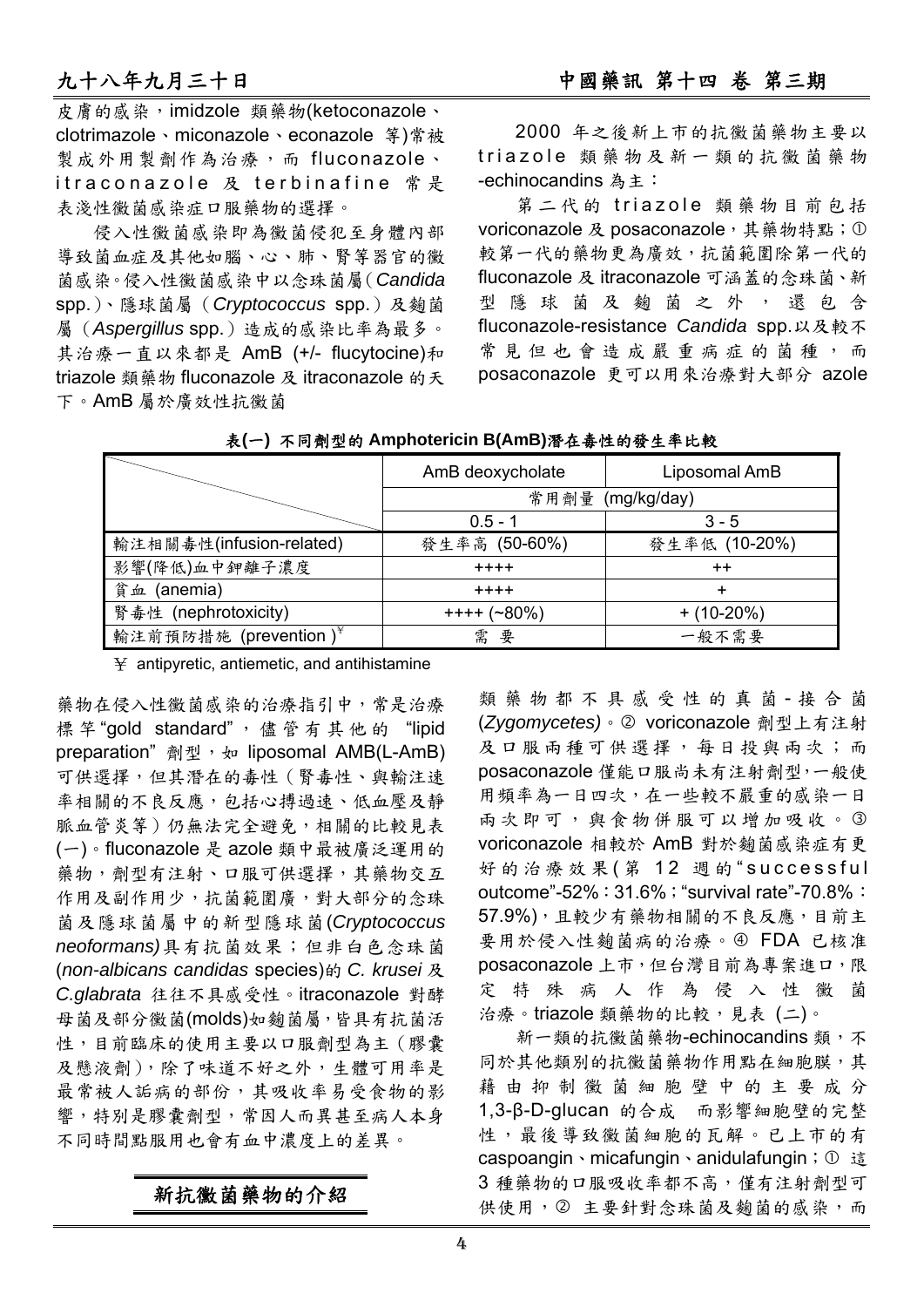*Zygomycete*及*Cryptococcus* spp.對此類藥物不 具感受性,故臨床上的應用包括侵入性黴菌感染 及念珠菌食道感染。3 臨床研究報告指出, 針對 念珠菌造成的侵入性黴菌感染,與傳統的抗黴菌 藥物不相上下,但病人的耐受性更好,相關的比 較包括: (1) caspofungin 50mg QD (70mg load) 與 AmB 0.6-1mg/kg QD;(2) micafungin 100-200mg QD 與 L-AmB 3mg/kg QD; (3) anidulafungin 100 mg QD (200 mg load)與

fluconazole 400 mg (800 mg load)  $\cdot$  4 但 其組織穿透力不佳,臨床上不用來治療眼睛及中 樞神經方面的感染,而其他部位包括心內膜炎等 則待更多的證據來證實其療效。 g caspofungin 需透過 cytochrome P450 的酵 素酶來代謝,對於肝功能不好的病人使用上需調 整劑量。相較之下 micafungin 也是經由肝臟代

謝,但不透過 cytochrome P450 的酵素酶。 Anidulafungin 給藥後在體內藉由體溫和 pH 值慢 慢的進行化學結構分解為不具活性的胜肽而排 除,因為不是經肝臟代謝,所以不須依肝功能調 整劑量,藥物間的交互作用也較少。6 副作用方 面的報告及發生率相對的較少,但使用上仍須要 注意,避免輸注速率過快,以免發生輸注相關的 不良反應,包括心搏過速、低血壓及靜脈血管炎 等。衛生署核可的適應症、用藥劑量等,見於表 (三)。

### 新抗黴菌藥物的 治療角色

美國感染學會(IDSA),依據抗黴菌藥物的發

|                                                                                                                                                                                                                                                                                                                                                          |                                                                                                                                 | 組織<br>/CSF<br>生體可用<br>代謝與排除"<br>常用劑量*<br>穿透力<br>率(口服)<br># |                                                              | 劑量調整                                                                                                               |                                                                                                  |                                                                                                    |                                                                     |
|----------------------------------------------------------------------------------------------------------------------------------------------------------------------------------------------------------------------------------------------------------------------------------------------------------------------------------------------------------|---------------------------------------------------------------------------------------------------------------------------------|------------------------------------------------------------|--------------------------------------------------------------|--------------------------------------------------------------------------------------------------------------------|--------------------------------------------------------------------------------------------------|----------------------------------------------------------------------------------------------------|---------------------------------------------------------------------|
|                                                                                                                                                                                                                                                                                                                                                          |                                                                                                                                 |                                                            |                                                              |                                                                                                                    | 不良反應                                                                                             | 腎功能<br>不全                                                                                          | 肝功能<br>不全                                                           |
| Fluconazole<br>Oral/IV                                                                                                                                                                                                                                                                                                                                   | $T_{1/2}$ : 30 hr<br>Protein binding: 11%<br>Excretion: >80%<br>unchanged drug in<br>urine                                      | $+++/-$<br>$^{+++}$                                        | $> 90\%$                                                     | 100-400<br>mg/day                                                                                                  | $\overline{GI}$ :<br>nausea<br>$(4-7%)$<br>hepatic:<br>rare                                      | 需要<br>Clcr:<br>< 50mL/min $\sqrt$<br>50% dose or<br>q48h ; Hemo-<br>dialysis: 100%<br>dose afterHD | 不需調整,<br>但小心使用                                                      |
| Itraconazole<br>Oral                                                                                                                                                                                                                                                                                                                                     | CYP450 3A4<br>(extensive)<br>$T_{1/2}$ : 20 hr<br>Protein binding: 99%<br>Excretion: renal<br>$(1\%)$                           | $+++/-$<br>$(+/-)$                                         | 依劑型而有<br>不同**: 膠囊<br>應與食物併<br>服以增加吸<br>收;懸浮液<br>不應予食物<br>併服  | 100-400<br>mg/day<br>(dose>200<br>mg/day,<br>divided 2<br>dose)                                                    | GI:<br>nausea<br>(11%)                                                                           | 不需要                                                                                                | ◎需小心使<br>用,注意相<br>關肝功能變<br>化。                                       |
| Voriconazole<br>Oral/IV                                                                                                                                                                                                                                                                                                                                  | CYP450 2C19<br>(significant) \ 2C9 \ 3A4<br>(extensive)<br>$T_{1/2}$ : Variable<br>Protein binding: 58%<br>Excretion: renal <2% | $+++/$<br>$+++++$                                          | $-96%$<br>(與富含脂肪<br>的食物併服<br>會降低吸<br>收, 飯前或<br>飯後1小時<br>在服用) | IV: 6mg/kg<br>q12h*2dose<br>, then 4mg<br>q12h (or<br>200-300mg<br>bid orally)<br>Oral $*$ :<br>100-400 mg<br>q12h | Visual<br>disturbanc<br>es~30% \<br>Hallucinati<br>on 4-12%<br>Renal: 1<br>creatine<br>$1 - 21%$ | oral:不需要;<br>IV:<br>Clcr<50mL/min<br>改用 oral <sup>£</sup>                                          | 急性肝受損<br>不需調整;<br>輕、中度肝<br>硬化維持劑<br>量減為一<br>半;重度肝<br>硬化患者不<br>建議使用。 |
| Posaconazol<br>е<br>Oral                                                                                                                                                                                                                                                                                                                                 | <b>CYP450</b><br>$T_{1/2}$ : 35 hr<br>Protein binding: >98%<br>Excretion:<br>faeces $(77%)$<br>$reanI(<0.2\%)$                  | $+++/$<br>$(+/-)$                                          | 與食物併服<br>可增加吸收                                               | 800 mg/day<br>(in 2 or 4)<br>dose)                                                                                 | GI<br>diarrhea<br>$(3-11\%)$                                                                     | 不需要                                                                                                | ◎需小心使<br>用,注意相<br>關肝功能變<br>化。                                       |
| #+/- (low); +(moderate); ++ (good); +++ (very good); ++++ (excellent) % 除了 fluconazole 的主要排除路徑是 renal<br>之外,其他的藥物主要都是經由 CYP450 (Cytochrome P450)。& 劑量會隨著適應症及嚴重程度而有不同。¥口服建議:><br>40kg-400mg q12h X 2 dose, then 200mg q12h; <40kg-200mg q12h X 2 dose, then 100mg q12h。※ 懸浮液劑型較膠囊的吸<br>收率个30%。◎因為缺乏肝功能不全病人的相關藥動資料,故無劑量調整肢相關建議。£ 因針劑含 cyclodextrin,經由腎臟排除。 |                                                                                                                                 |                                                            |                                                              |                                                                                                                    |                                                                                                  |                                                                                                    |                                                                     |

表**(**二**) Triazole** 類藥物的相關比較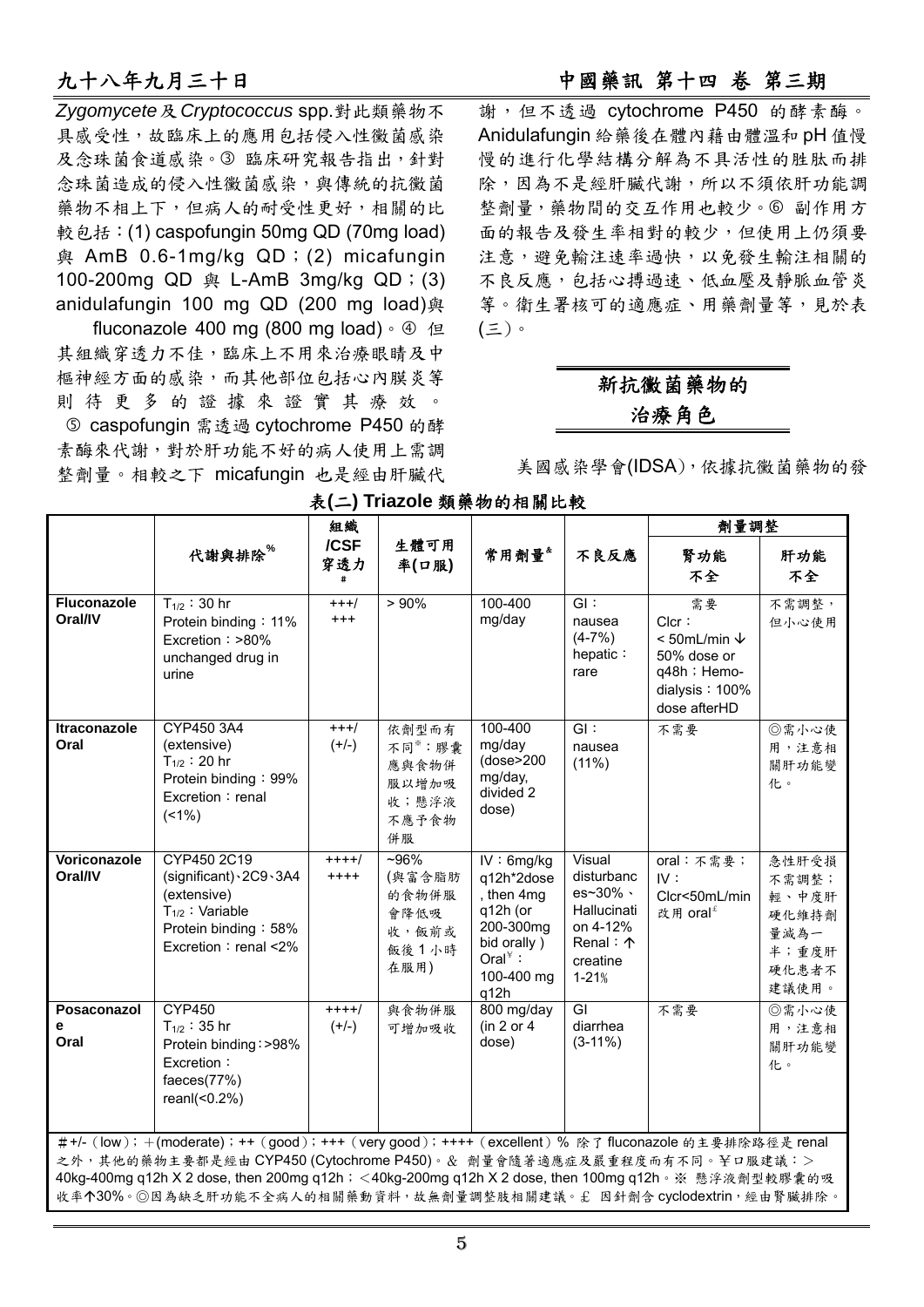展,於 2008 年及 2009 年針對念珠菌及麴菌造 成的侵入性黴菌感染,修訂出下列的新治療指 引:

針對侵入性念珠菌黴菌感染中的念珠菌血 症,2004 年版建議以 AmB 及 fluconazole 作為 第一線用藥, echinocandins 中的 caspofungin 可在新生兒及小孩等族群作為替代用藥;對於嗜 中性白血球缺少的病人,第一線可使用 AmB、 L-AmB 及 caspofungin。2009年版,作為第一 線用藥的有 fluconazole 、目前所有的 echinocandins 及 L-AmB 。專家建議選用 fluconazole 的時機為對於病況較穩定且先前未 使 用 azole 類藥物治療的病人或確知為對 echinocandins 不具感受性的 *C. parapsilosis* 時;對於先前使用 azole 類藥物治療的病人或病 情較嚴重或嗜中性白血球缺少的病人,則選用 echinocandins 或 L-AmB; voriconazole 可用於 對 fluconazole 不具敏感性的 *C. krusei* 及 *C.glabrata* (前提是對voriconazle 具感受性)或同 時有 mold 感染時的替代用藥。念珠菌對藥 物的敏感性請參考表 (四)。

侵入性的麴菌感染最常侵犯的部位是肺 部,特別在免疫不全的病人具有高致死率,通常 在尚未確定但懷疑為麴菌感染就必須立刻介入 治療。2000 年版建議以高劑量的 AmB (1–1.5 mg/kg/d)作為第一線的治療,對於腎功能不好或 以 AmB 治療, 但出現腎毒性的病人可以改用其 他劑型如 L-AmB 。相關的臨床試驗指出 voriconazole 在這方面的治療效果優於 AmB,因 此 2008 年美國感染學會(IDSA)的治療指引認為 voriconazole 應作為大部分病人罹患此疾病的首 選藥物。其他藥物包括 L-AmB、posaconazole、 itraconazole、caspofungin 及 micafungin 可做為 替代用藥,echinocandins 中的 anidulafunfin 尚 無足夠證據證實其療效。針對隱球菌腦膜炎的治 療目前仍是延用 2000 年對於隱球菌感染的治療 指引以 AmB(+/- flucytocine)和/或 fluconazole 為 主。



新的抗黴菌藥物除voriconazole在麴菌病中 展現其治療優勢外,對於念珠菌感染的效果差異 不大,雖治療指引提供藥物的選擇,但臨床還必 須考慮病人目前的身體狀況及菌種的敏感性試 驗等相關情形,依據藥物的特性來選擇最適合的 藥物治療。除了新的藥物可供選擇外,未來還會 有相關的研究來證明抗黴菌藥物合併治療的可 行性。

#### 參考文獻:

- 1. Practice Guidelines for Diseases Caused by Aspergillus. *Clinical Infectious Diseases* 2000; 30:696–709.
- 2. Guidelines for Treatment of Candidiasis*. Clinical Infectious Diseases* 2004 38:161–89.
- 3. Antifungal agents. *Med J Aust.* 2007 Oct 1;187  $(7)$ :404-9.
- 4. Treatment of Aspergillosis: Clinical Practice Guidelines of the Infectious Diseases Society of America. *Clinical Infectious Diseases* 2008 46:327–60.
- *5.* Clinical Practice Guidelines for the Management of Candidiasis: 2009 Update by the Infectious Diseases Society of America. *Clinical Infectious Diseases* 2009 48:503–35.
- 6. Overview of antifungal agents. *Clin Chest Med.* 2009 Jun;30(2):203-15, v.
- 7. MicroMedex Healthcare series.

| 藥 品                       | <b>Cancidas</b>          | <b>Mycamine</b>          | <b>Eraxis</b>                             |  |
|---------------------------|--------------------------|--------------------------|-------------------------------------------|--|
| 適應症<br>使用劑量               | <b>IV Administration</b> | <b>IV Administration</b> | <b>IV Administration</b>                  |  |
| 食道念珠菌感染症之治療               | 50 mg QD                 | 150 mg QD                |                                           |  |
| 侵入性念珠菌感染症之治療              | Loading: 70 mg QD        | 100 mg QD                | Loading: 200 mg QD<br>Maintain: 100 mg QD |  |
| 侵入性黴菌感染症之經驗性療法            | Maintain: 50 mg QD       |                          |                                           |  |
| 侵入性麴菌感染症之治療               |                          |                          |                                           |  |
| 血液幹細胞移植病患念珠菌感染<br>症之預防性療法 |                          | 50 mg QD                 |                                           |  |

表(三) Echinocandins: 適應症與臨床使用劑量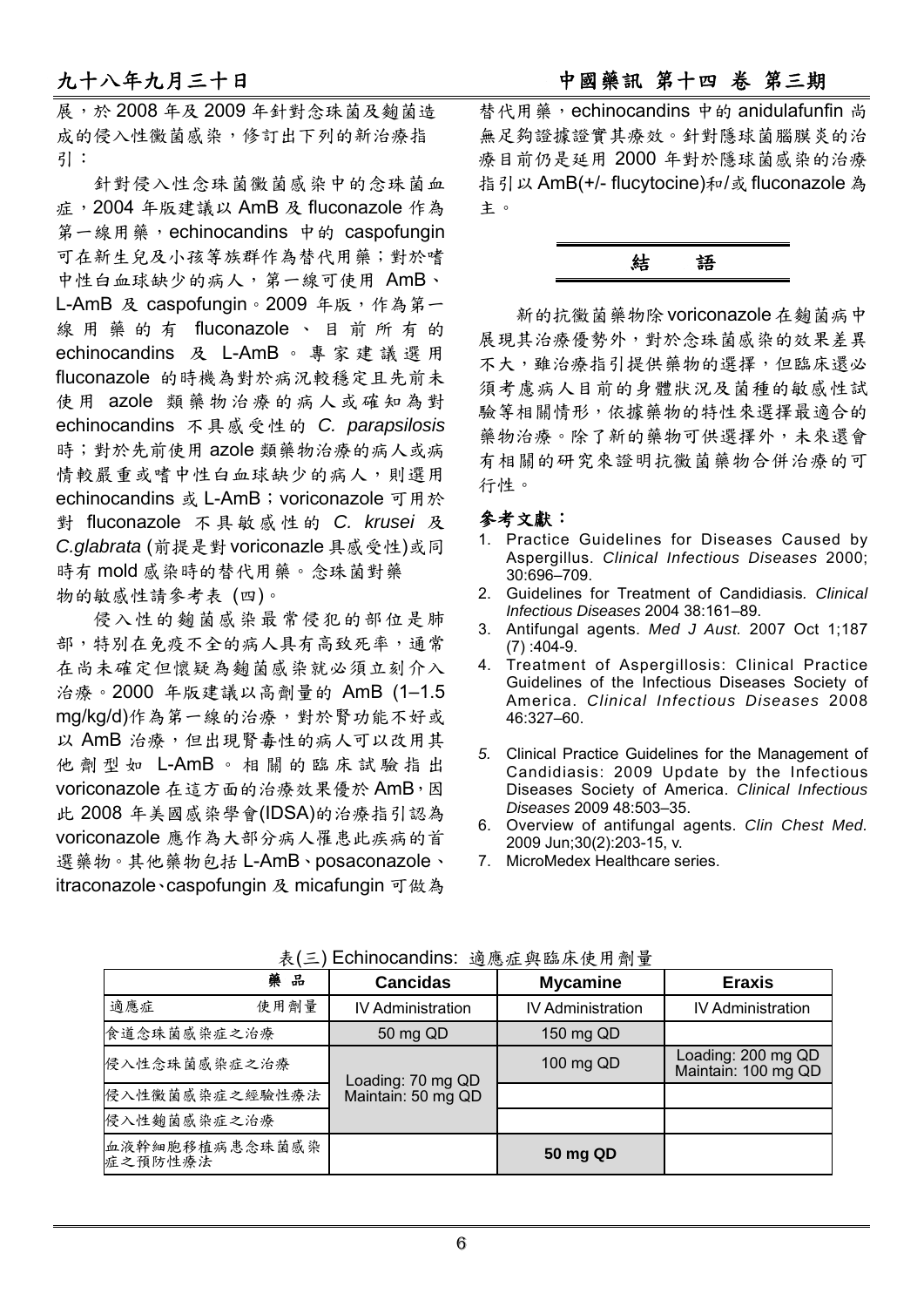表**(**四**)** 念珠菌對抗黴菌藥物的感受性

| Species              | Fluconazole | Itraconazole | Voriconazole | Posaconazole  | Flucytosine | Amphotericin B | Candins      |
|----------------------|-------------|--------------|--------------|---------------|-------------|----------------|--------------|
| Candida albicans     |             |              |              |               |             |                | S            |
| Candida tropicalis   |             |              |              |               |             |                |              |
| Candida parapsilosis |             |              |              |               |             |                | $S$ to $R^a$ |
| Candida glabrata     | S-DD to R   | S-DD to R    | S-DD to R    | S-DD to R     |             | S to I         | S            |
| Candida krusei       | R           | S-DD to R    |              | $\mathcal{D}$ | l to R      | S to I         | S            |
| Candida Iusitaniae   |             |              |              |               |             | S to R         |              |

I-intermediately susceptible; R-resistance; S-susceptible; S-DD-S dose-dependence Candins: echinocandins

水腫的基本治法及其運用

$$
\hat{\textbf{m}} = \hat{\textbf{m}}
$$

水腫是指體內水液瀦留,引起眼瞼、頭面、 四肢、腹背,甚至全身浮腫的一類病症。嚴重 的還可能伴有胸水、腹水等。本病《內經》稱 〝水〞、《金匱要略》稱〝水氣〞,後世也有與脹 病合稱為〝腫脹〞。中醫對水腫的認識分為兩個 階段,大體在隋唐之前,多從實治,概用瀉法 〈發汗、利小便、攻下逐水等〉,宋代以後,提 出陰水之說,多從調補脾腎。然而,水不自行, 賴氣以動,水行則為氣,氣滯化為水,人體水 氣代謝是在肺的通調、肅降,脾的運化、轉輸, 腎的溫化、蒸動等生理功能協調下完成。所以, 水腫病與肺、脾、腎三臟關係最大,同時與三 焦、膀胱亦有關係。

#### 基本治法

治療水腫的主要目的在於消水退腫。基本 的六種治法於下文中陳述,有直接消水退腫, 如發汗、利尿、燥濕、逐水;也有間接消水退 腫,如溫化、理氣、宣肺、和胃、健脾。

- 一、 發汗:用於水在表,腫在腰以上,頭面特 別明顯,及有外感證狀,藥如麻黃、浮萍、 紫蘇、防風。
- 二、 利尿:用於水在裡,腫在腰以下,下肢特 別明顯的,藥如車前、澤瀉、茯苓、豬苓、 大腹皮、冬瓜皮、木通、防己。
- 三、 燥濕:用於水在裡,腹滿舌膩及有消化不

~ 黃瑞權 藥師 ~

良的證狀,藥如蒼朮、厚朴、半夏、砂仁、 蔻仁。

- 四、 溫化:用於水在裡,小便不利由於膀胱氣 化不及,或脾不制水而腎陽亦虛,藥如附 子、肉桂、乾薑、葫蘆巴、椒目。
- 五、 逐水:用於水在裡,二便癃秘,以致水勢 泛濫,腹大如鼓,藥如大戟、甘遂、芫花、

商陸、葶藶子、黑丑。

六、 理氣:用於水在裡,脘腹脹満,藥如木香、 青皮、陳皮、枳殼、沉香。

臨床上因燥能勝濕,及水濕皆從小便排 出,故燥濕和利尿成為必用之法;又因氣行則 水行,故常以理氣作為協助。為了使這些治法 發揮更好的作用,經常根據具體病況,結合使 用兩種和三種治法。例如同用發汗和利尿,利 尿和燥濕,發汗、利尿、燥濕同用,利尿、燥 濕、溫化同用,以及燥濕中兼用健脾,溫化中 兼用腎補等等。

#### 相關臟腑

水腫相關之臟腑,包括;

1. 肺主皮毛,發汗是開宣肺氣,使水從皮毛排 出。用於風寒外襲,肺氣被鬱,不能輸布津 液,通調水道,下輸膀胱,因而流溢肌膚為 腫或淋受冷雨等,水濕之邪外漬肌肉,影響 肺氣宣通,不能從汗而解。所以用發汗來治 療的水腫,都有惡寒、發熱、無汗等表證, 腫勢亦傾向於頭面四肢,稱為"風水"。也就 是說宣肺發汗宜於表證、實證、寒證,不同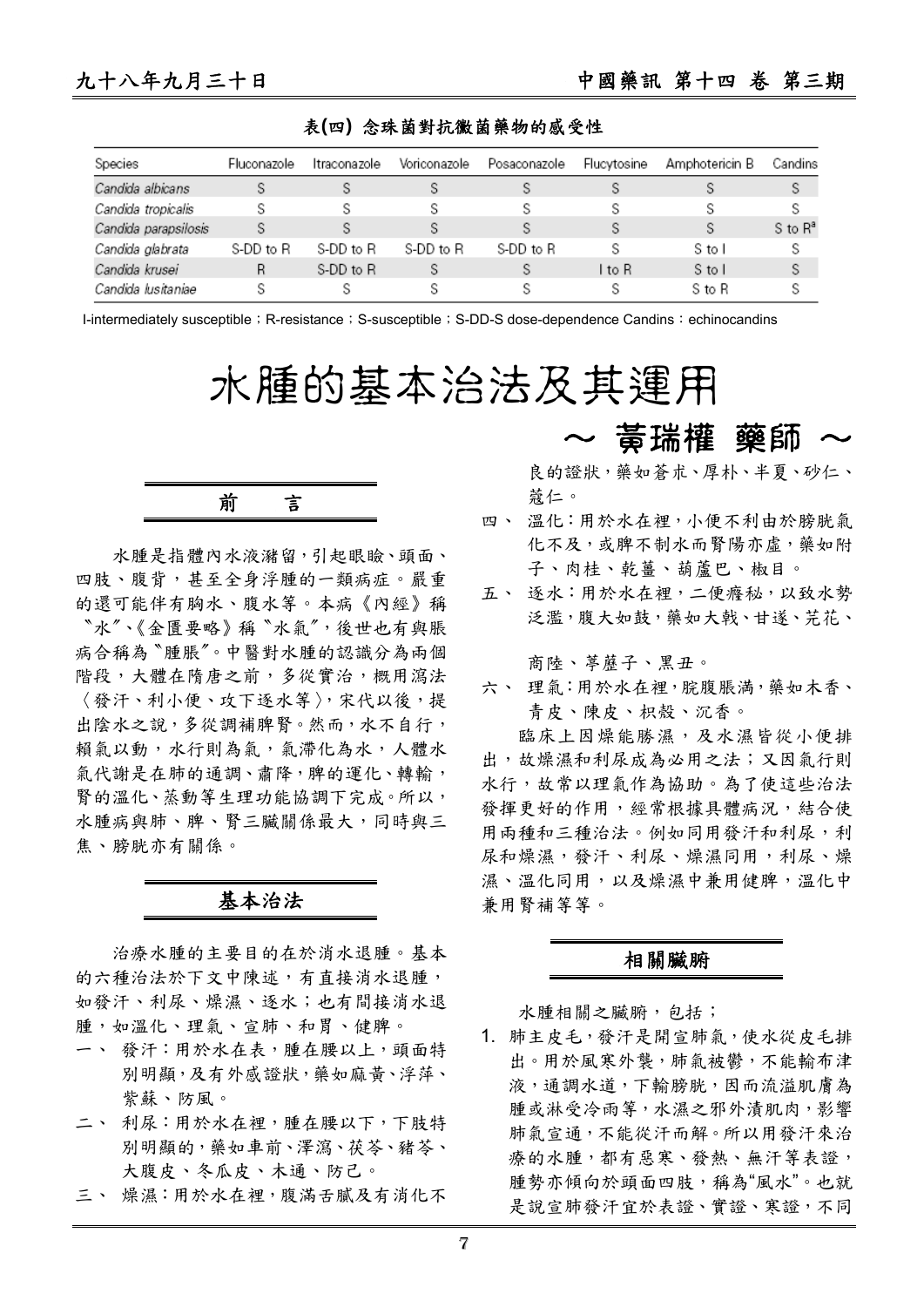#### 九十八年九月三十日 中國藥訊 第十四 卷 第三期

於單純的開肺利尿。

- 2. 膀胱司小便,為水濕的主要出路,在水腫也 就以利尿為主要治法,雖然形成水腫的原因 不屬於膀胱,但已經形成水腫之後,除從原 因治療外不能離開利尿。
- 3. 脾主化濕,全賴脾陽,凡化濕法不離溫運脾 臟。但有兩種情況:一為脾陽本身虛弱,不 能運化水濕,應以脾虛為本,即健脾為主, 佐以燥濕;二為生冷飲食等積濕鬱遏,脾陽 不能健運,應以溫邪為本,即燥濕為主,佐 以健脾。此外有體虛停濕,濕濁極重,反過 來更使脾陽困頓,也應燥濕為先。
- 4. 腎為水臟,中有命門,命門主火,有協助脾 陽溫運和協同膀胱氣化的作用。水濕停留, 本來應從燥濕和通利小便直接治療,但在脾 和膀胱的功能虛弱或者由於命門的功能衰 弱而影響脾和膀胱功能之情況下,有賴溫腎 來加強其運化和氣化。所以溫化法主要是溫 腎,宜於裡證、虛證、寒證。
- 5. 大腸主傳導糟泊,也是水的出路。水腫病小 便不利,腹部脹滿,好像洪水氾濫,必須疏 鑿,使水從別道而出,乃屬急則治標,不是 消腫的常法,體弱者更在禁用。故逐水宜於 裏證、實證。
- 6. 三焦自腎上連於肺,主氣,司決瀆。調暢三 焦的氣,能促進上中下三臟肺、脾、腎的機 能,使水濕易於流動。所以理氣法不是消腫 的主治法,而是協助行水的重要一環。常用 於裏證。

#### 用藥法則

常見各方劑的組成及用藥法則;

- 越婢加朮湯一治風水挾有內熱證候,主治發 汗、健脾燥濕,因有內熱,故用石膏。若單 純的風水,當用麻黃加朮湯。《此方本治外 濕身體煩疼,以發汗為主,結合健脾燥濕, 但符合於風水的治法。》二方所用的白朮均 可改為蒼朮,取其燥濕力勝,兼能發汗。
- 防己黃耆湯一治皮水證,水在肌表用黃耆走 表來協助防己行水,故主治利尿,加白朮健 脾燥濕。《與此類似的防己茯苓湯,用黃者 助防己走表行水外,又用桂枝同茯苓通陽以 利三焦之濕,其主要作用是利尿,但方法有 所不同。》
- 五皮飲-主治為利尿和理氣,常用於一般水 腫,兼有喘氣者,側重在脾、肺兩經。
- 五苓散-主治為利尿結合健脾、溫化。減去 肉桂便是四苓湯,成為利尿、健脾。配合平 胃散,便是胃苓湯,加強燥濕的作用。
- 大橘皮湯-由利尿、理氣、溫化組成,加入 清熱。即是五苓散加味,可治濕熱的水腫。
- 實脾飲-為健脾、利尿、理氣、溫化組成。 名為實脾,不同於補脾,含有水去則脾自實 的意思。
- 廓清飲-主治法為利尿、理氣,佐以肅肺。 治水濕壅滯三焦,從上、中、下分消其勢。
- 真武湯一為溫化、健脾、利尿,用於裏證虛 寒的水腫。
- 金匱腎氣丸一主要治法為濕化、利尿,用於 虛寒水腫。
- 禹功散-主要治法為瀉水,結合化濕,亦可 加入木香以理氣。
- 舟車丸-為逐水結合理氣。
- 疏鑿飲子-主要治法為逐水、利尿、發汗, 治全身浮腫,伴見氣喘、二便秘結,有內外 分消的作用。

從這些常用的水腫病成方鐘中,可以看到 方劑的組成都有基本治法,而且都不是單一種 治法。這些基本治法的使用,以利尿最多,其 次為理氣、健脾溫化和燥濕,再次為發汗和逐 水,最少為清熱,而清熱不作為主要治法。

治療水腫必須分辨腫的部位,一般分為表 裏,表證多屬上焦,裏證有上、中、下三焦之 分。但已經形成水腫,水濕的排出以小便為捷, 故利尿為主要治法。進一步水濕的所以停留, 多由脾不運化引起,所以大多結合健脾燥濕。 再由於氣滯則濕滯,氣行則濕行,故又經常佐 以理氣。這是臨床上最常用的三種治法。



水腫是體內水液不能輸化,形成以水液停 淤體表、腹腔為主要症狀的一類病症。水腫病 因,外感風寒、水濕;內因飲食、勞慾所傷; 或嗔怒氣滯,導致肺失通調、脾失輸布、腎失 蒸化,三臟功能失調,則上中下三焦不利,津 液內聚,小便不利,盡化為水,成為腫脹。 辨證方面,首先應辨別陽水陰水,並詳病